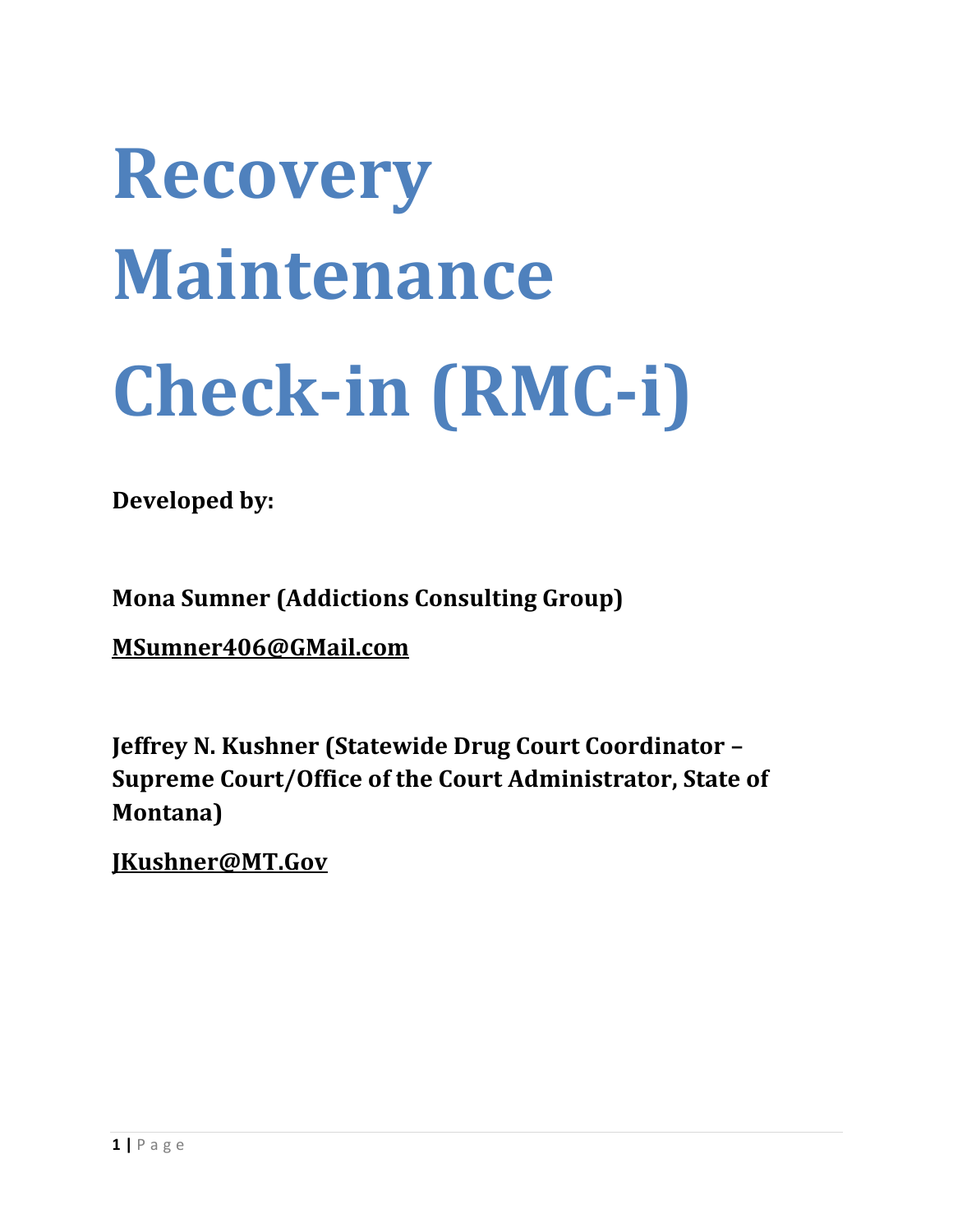# **RECOVERY MAINTENANCE CHECK-IN [DRAFT]**

| <b>RESPONDENT DATA</b>                                                                                            |  |                                                                               |
|-------------------------------------------------------------------------------------------------------------------|--|-------------------------------------------------------------------------------|
|                                                                                                                   |  |                                                                               |
| Date of Last Contact: _________________________Current Call Date: _______________                                 |  |                                                                               |
|                                                                                                                   |  |                                                                               |
| Collateral Contact: The Collateral Contact: The Collateral Contact:                                               |  |                                                                               |
|                                                                                                                   |  |                                                                               |
| <b>GREETING:</b>                                                                                                  |  |                                                                               |
| Hello, my name is [YOUR NAME] with [COURT] The lam calling to see how                                             |  |                                                                               |
| you are doing and if there is anything we can help you with. Is this a good time to<br>talk?                      |  |                                                                               |
| have made.                                                                                                        |  | IF YES, Well we want to do whatever we can to help you maintain the gains you |
| What is one of the best things that has happened to you since our last contact? [OR<br>discharge from drug court] |  |                                                                               |
| IF NO, when would be a good day and time to call you back?<br>We won't take much of your time.                    |  |                                                                               |
| We just want to see how you are doing and if we can be of any help.                                               |  |                                                                               |
| Thank you I will call back then.                                                                                  |  |                                                                               |

#### **HOUSING**

| 1. Are you still living at: [INSERT ADDRESS]                                       |
|------------------------------------------------------------------------------------|
| 1a. IF NO, what is the new address?                                                |
| 2. Is this still the best phone number to reach you?                               |
| 2a. IF NO, What is the best number?:                                               |
| 3. What are your current living arrangements? <b>[PROMPT WITH STATUS CHOICES]</b>  |
| 4. Is this a good stable place for you to live? [FOR EXAMPLE COUCH SURFING, LIVING |
| WITH FRIENDS, MAY DENOTE UNSTABLE LIVING ARRANGEMENTS. A SAFE AREA MEANS LOW       |
| <b>CRIME/DRUGS1</b>                                                                |

3a. **IF NO, w**hat changes are you likely to make in your living arrangement? 4.\_\_\_\_How, if at all, can we be of assistance to you with your housing?

**MI PROMPTS:** Affirm for stable, healthy living arrangements. Affirm for any positive changes Reflect any dissatisfaction/problems and feelings about them

| <b>STATUS: [CHECK ONE]</b>     | <b>MI LEVEL: [CHECK ONE]</b>       |  |
|--------------------------------|------------------------------------|--|
| Owns a home in a safe area     | Maintaining positive change        |  |
| Renting in a safe area         | In process of making change        |  |
| Staying with relatives/friends | Getting ready, committed to change |  |
| <b>Homeless</b>                | Thinking about making change       |  |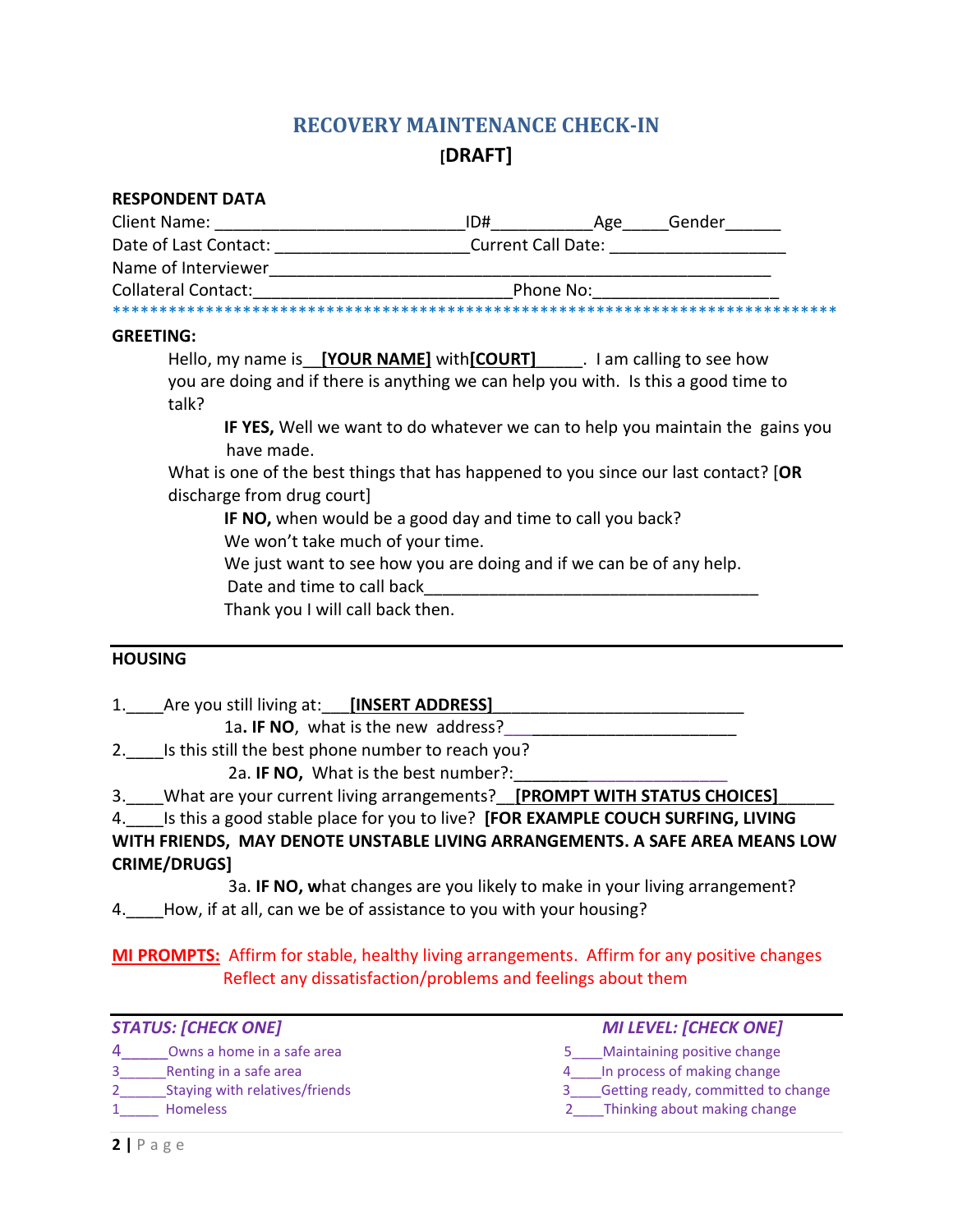4a. Wants assistance with housing \_\_\_yes\_\_\_\_\_no

#### *DOCUMENT IMPRESSIONS/FOLLOW UP PLANS/RECOMMENDATIONS*

#### **FAMILY/SOCIAL STATUS**

- 1.\_\_\_\_How are things going for you with your family? For example, your marriage, kids, or other close relationships?
- 2. Are your family members or others close to you experiencing issues or problems that worry you or are making things difficult for you?
- 3.\_\_\_\_What assistance from us would be helpful to you for these problems?
- 4. What family members, friends, or others close to you care about your well-being?
- 5. Can you turn to these people when things are difficult and you need someone to talk to?
- 6. What assistance from us, would be helpful to you for these problems?

#### **MI PROMPTS:** Affirm good coping skills, strategies. Affirm for any positive changes Affirm for addressing problems. Reflect the feelings/difficulties being experienced.

- 4 Maintaining stable relationships 6 and 10 minutes 5 and Maintaining positive change
- 3. Some new problems but being addressed 4. In process of making change
- 
- 1\_\_\_Problems exist, no supports/estranged from family 2\_\_\_\_Thinking about making a change
- *STATUS: [CHECK ONE] MI LEVEL: [CHECK ONE]*
	-
	-
- 2\_\_\_Significant problems causing instability for client 3\_\_\_\_\_Getting ready/committed to change
	- - 1 No intentions of making a change

8a. Help requested with Family/Social \_\_\_\_\_yes\_\_\_\_\_no

#### *DOCUMENT IMPRESSIONS/ FOLLOW UP PLANS/RECOMMENDATIONS*

#### **HEALTH STATUS**

- 1**.**\_\_\_\_How has your health been? For example, have you had any illness or injuries?
- 2. Have you seen a medical professional such as a doctor, nurse, physician assistant, since our last call?

 $\overline{\phantom{a}}$  , and the contract of the contract of the contract of the contract of the contract of the contract of the contract of the contract of the contract of the contract of the contract of the contract of the contrac

- 2a. **IF YES,** for what problems?
- 2b. Are you on any medications for this?
- 2c. **IF YES,** list medications\_\_\_\_\_\_\_\_\_\_\_\_\_\_\_\_\_\_\_\_\_\_\_\_\_\_\_\_\_\_\_\_\_\_\_\_\_\_\_\_
- 4. How about any health problems or injuries to family members or those close to you that you worry about?
- 5.\_\_\_\_How are you doing emotionally? For example, are you feeling really down or really anxious about anything?

#### **IF NO, PROCEED TO QUESTION 7.**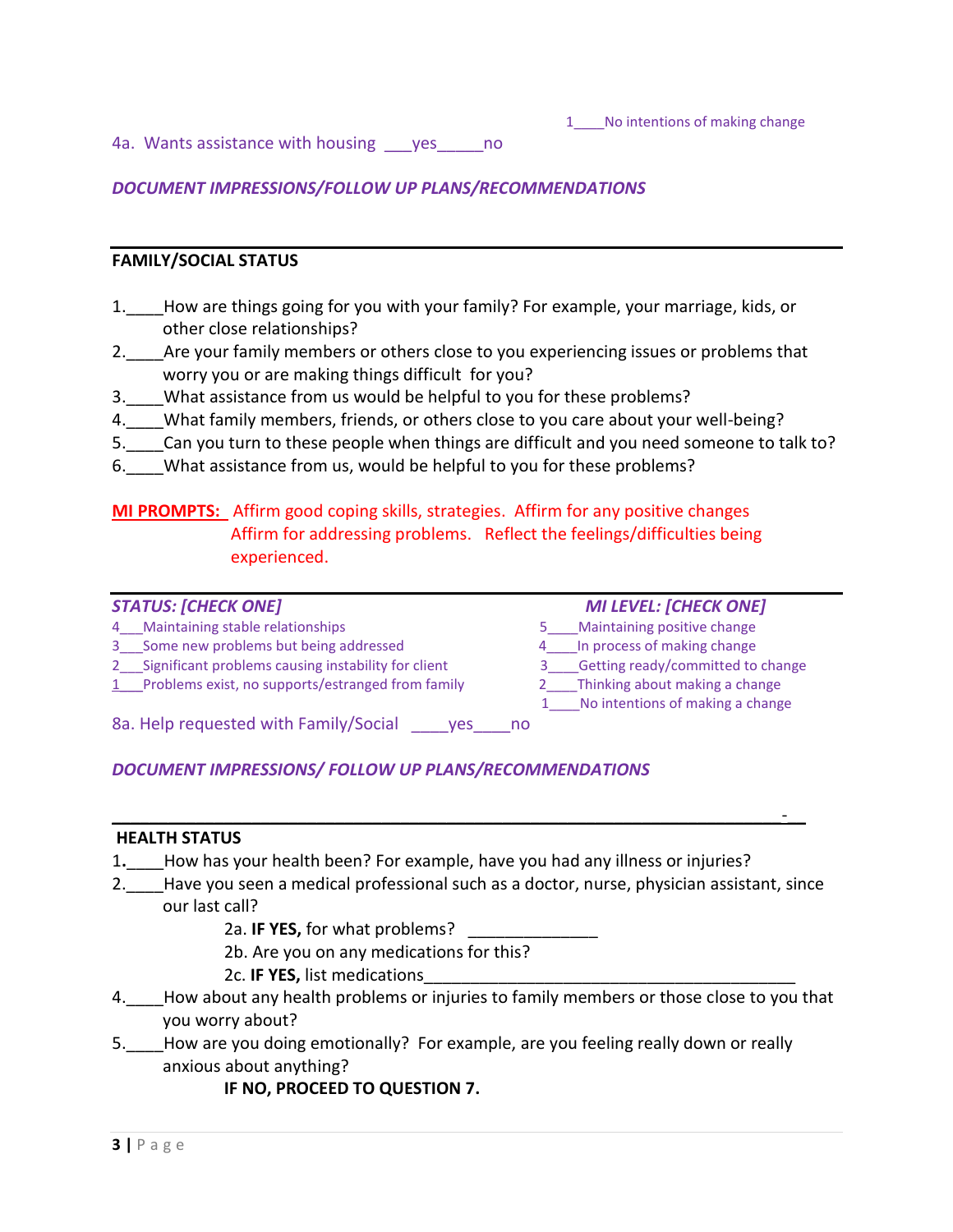- 6. Are you taking any prescribed medications for this?
	- **6a. IF YES, list medications:**
	- 6b. Are you taking this as it was prescribed? Yes No
- 7. Have there been any traumatic events experienced by you or those close to you since our last contact? [e.g. violence, injury, accidents]
- 8. What kind of help or resource, if any, do you feel you need for your health issues?

## **MI PROMPTS:** Express empathy for any new illness, health problems or trauma Affirm for good health -related items and for good self-care. Affirm for medication compliance

| <b>STATUS: [CHECK ONE]</b>                        |     | <b>MI LEVEL: [CHECK ONE]</b>           |
|---------------------------------------------------|-----|----------------------------------------|
| 4 No significant problems/concerns                |     | Maintaining positive change            |
| 3 Minor problems but being addressed              |     | 4 In process of making a change        |
| 2 Health problems are threatening recovery        |     | 3____Getting ready/committed to change |
| 1 Health is fragile, client not coping well       |     | 2 Thinking about making a change       |
|                                                   |     | 1 No intentions of making a change     |
| 8a. Help requested for health/trauma problems Yes | No. |                                        |

 $\overline{\phantom{a}}$  , and the contract of the contract of the contract of the contract of the contract of the contract of the contract of the contract of the contract of the contract of the contract of the contract of the contrac

## *DOCUMENT IMPRESSIONS/FOLLOW UP PLANS/RECOMMENDATIONS* **:**

#### **SUBSTANCE USE**

1. Are you on supervision? [ Probation/parole] Yes Allo **IF NO, proceed to question 2 IF YES, proceed to question 1a.** 1a. How is your recovery going? 1b. Are you going to meetings? Are you in touch with your sponsor? 1c. Are there others you have found to be supportive in your recovery efforts? 1d. Would you like us to set up some time with a treatment counselor? **NOW, proceed to question 9.** 2. Let's talk about any use of alcohol or other drugs you may be taking. 3. Have you used any alcohol since our last contact? Yes No 3a. **IF YES,** when was your last drink? 3b. How much did you drink?\_\_\_\_\_\_\_\_\_\_\_\_\_\_\_ 3c. **IF NO,** go on to question #6 4. What kind of help or support have you tried for this? **IF NO,** why not? 5. Have you been able to stop drinking? Yes No 5a. **IF YES,** how many days ago did this occur?\_\_\_\_\_\_\_\_\_ 6.\_\_\_\_Have you used any drugs that were not prescribed for you since our last contact? Yes\_\_\_\_No 6a**.IF YES,** when was the last time you used? \_\_\_\_\_\_\_\_\_\_\_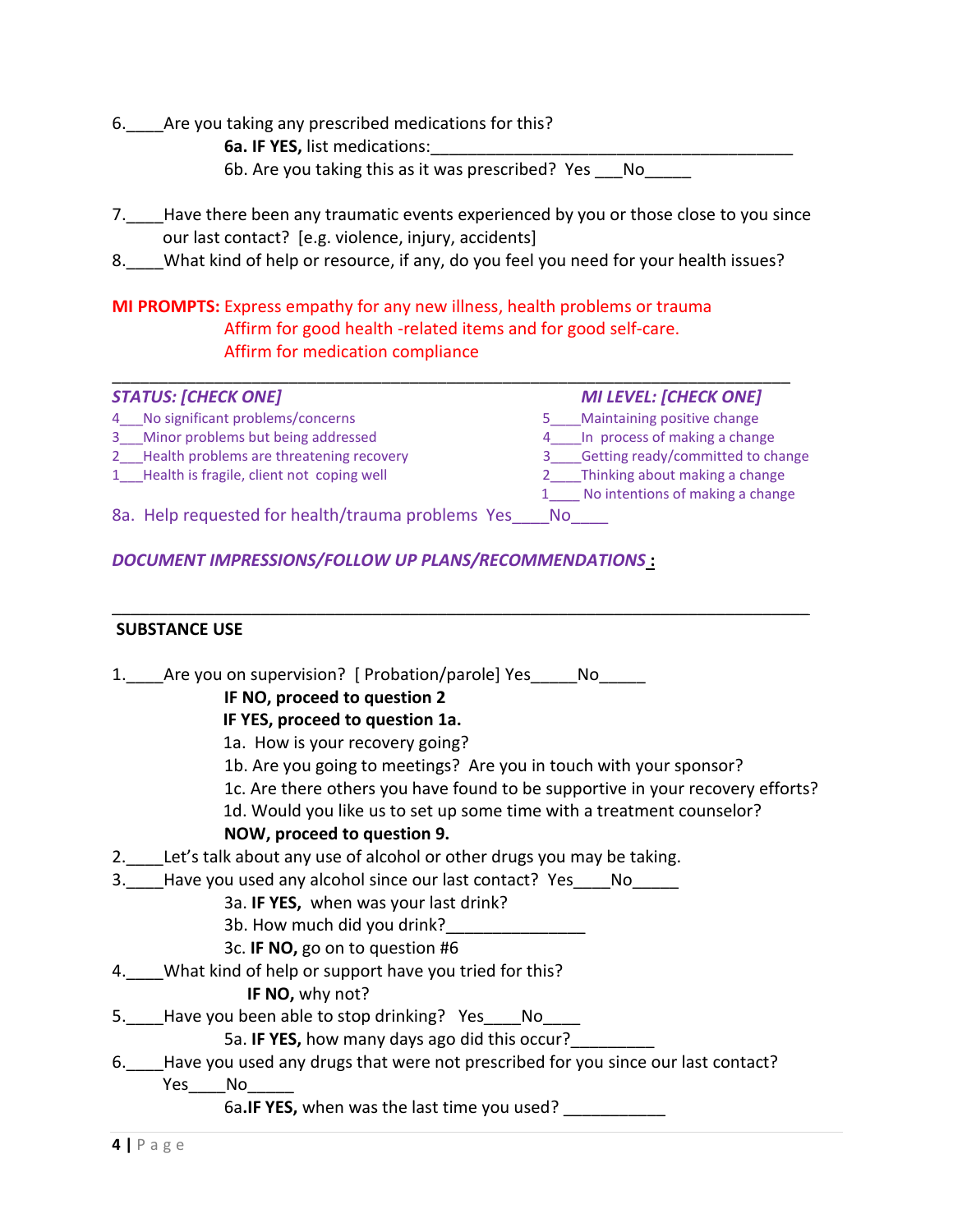| 6b. How much did you use?<br>6c. IF NO, go to question #9<br>7. Have you sought any kind of help or support for this?<br>IF NO, why not?<br>8. __Have you been able to stop using? Yes____No____<br>8a. <b>IF YES,</b> for how many days?<br>8b. IF NO, Would you be willing to talk to a counselor? Yes ____ no<br>9. Are any family members or others close to you using? Yes______ No___<br>9a. IF YES, How is their substance use affecting you?<br>9b. As you think about this, are there changes that might improve this<br>situation?<br>10. How about any gambling, are you doing any? Yes____No____<br>10a. IF YES, Would you like some help with this? YES_________ NO____ |                                                                                                                                                                                                                         |
|--------------------------------------------------------------------------------------------------------------------------------------------------------------------------------------------------------------------------------------------------------------------------------------------------------------------------------------------------------------------------------------------------------------------------------------------------------------------------------------------------------------------------------------------------------------------------------------------------------------------------------------------------------------------------------------|-------------------------------------------------------------------------------------------------------------------------------------------------------------------------------------------------------------------------|
| <b>MI PROMPTS</b> Affirm for days abstinent<br>meetings<br>Reflect feelings surrounding any struggles<br>Affirm for asking for or accepting any help                                                                                                                                                                                                                                                                                                                                                                                                                                                                                                                                 | Affirm skills/strategies being used to support abstinence/attendance at self-help                                                                                                                                       |
| <b>STATUS: [CHECK ONE]</b><br>4 No use since last contact<br>3 Has relapsed but currently abstinent, using supports<br>2 In relapse but seeking help<br>1 In relapse, not seeking help                                                                                                                                                                                                                                                                                                                                                                                                                                                                                               | <b>MI LEVEL: [CHECK ONE]</b><br>5____Maintaining positive change<br>4 In process of making a change<br>3 Getting ready/committed to change<br>2 Thinking about making a change<br>No intensions of making a change<br>1 |

10b. Help requested for Substance Use Yes\_\_\_\_No\_\_ For Gambling Yes\_\_No\_\_\_\_

*DOCUMENT IMPRESSIONS/ FOLLOW UP PLANS/RECOMMENDATIONS***:**

# **FINANCIAL/OCCUPATIONAL STABILITY**

- 1. How are you doing financially? Are you able to support yourself?
- 2. Has anything changed since our last call? [e.g. new job, raise, lost job etc.]
	- 2a. **IF YES,** What has changed? New employment/Job:\_\_\_\_\_\_\_\_\_\_\_\_\_\_\_\_ \_\_\_
		- Other
	- 2b.Do you feel it is better or worse than before?
- 3.\_\_\_\_How about any family members or others close to you--do any of their financial problems worry you or cause you to feel stressed?
- 4.\_\_ Where would you like to be financially/job wise one year from now?
- 5. How can we be of assistance to you in regard to these issues?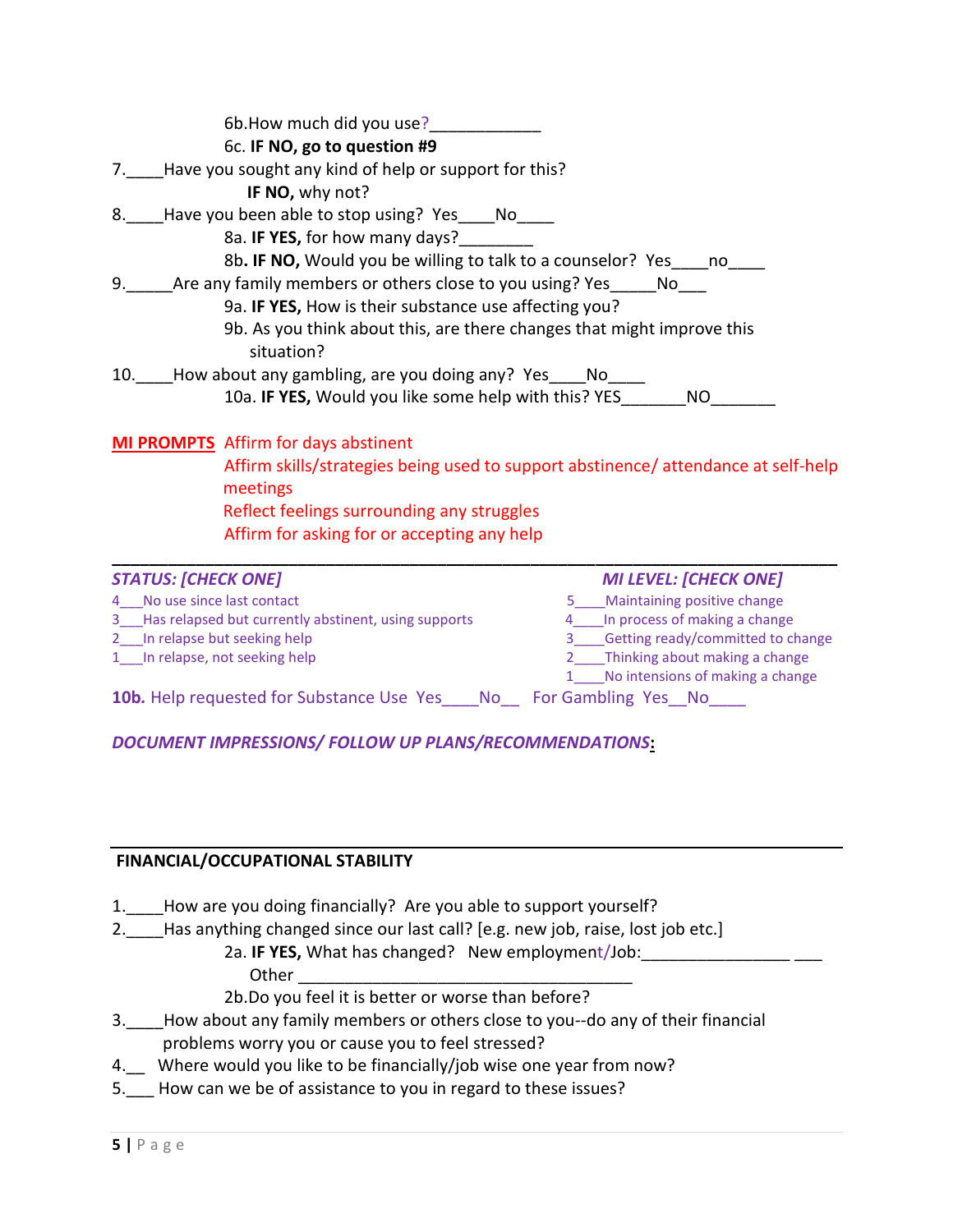# **MI PROMPTS** Affirm for financial stability/stable employment. Affirm for having goals Reflect feelings around any concerns Reflect feelings associated with job positives

| <b>STATUS: [CHECK ONE]</b>                                      | <b>MI LEVEL: [CHECK ONE]</b>         |
|-----------------------------------------------------------------|--------------------------------------|
| 4 Significant Improvement e.g. new job                          | 5 Maintaining positive change        |
| 3 No change, finances are stable                                | 4 In process of making a change      |
| 2 No change, finances are poor, having trouble making ends meet | 3 Getting ready/committed to change  |
| 1_Unemployed, financially unstable                              | 2_____Thinking about making a change |
|                                                                 | 1 No intention of making a change    |
| 5a. Help requested for Employment Problems Yes No               |                                      |

*DOCUMENT IMPRESSIONS/FOLLOW UP PLANS/RECOMMENDATIONS:*

#### **CRIMINAL ACTIVITY**

1.\_\_\_\_Have you had any contact with law enforcement or the court system since our last call? Yes\_\_\_\_\_No\_

**\_\_\_\_\_\_\_\_\_\_\_\_\_\_\_\_\_\_\_\_\_\_\_\_\_\_\_\_\_\_\_\_\_\_\_\_\_\_\_\_\_\_\_\_\_\_\_\_\_\_\_\_\_\_\_\_\_\_\_\_\_\_\_\_\_\_\_\_\_\_\_\_**

- 1a**. IF YES,** what happened?
- 1b. Were you charged with anything? \_\_\_Yes\_\_\_\_No
- 1c. What was the violation?
- 2. Have any family or close friends had problems with law enforcement?
	- 2a. **IF YES,** what kinds of problems?
	- 2b. How have their problems with law enforcement affected you?
- 3. Is there any help we might be able to give you?

## **MI PROMPTS** Affirm for no further criminal activity

Express concern; reflect feelings/problems associated with further legal involvement.

Affirm for taking responsibility to resolve any legal problems

**\_\_\_\_\_\_\_\_\_\_\_\_\_\_\_\_\_\_\_\_\_\_\_\_\_\_\_\_\_\_\_\_\_\_\_\_\_\_\_\_\_\_\_\_\_\_\_\_\_\_\_\_\_\_\_\_\_\_\_\_\_\_\_\_\_\_\_\_\_\_\_\_\_\_\_\_\_**

#### *STATUS: [CHECK ONE] MI LEVEL: [CHECK ONE]*

- 
- 4\_\_ No new legal encounters, arrests/charges <br>3 Tamily/friends in legal trouble but not impacting client 4 Theories of making a change 3 Family/friends in legal trouble but not impacting client
- 
- 

- 
- 
- 2 New arrest, no charges filed 3 Getting ready, committed to change
- 1\_\_\_New arrest and charged 2\_\_\_\_Thinking about making a change 1 No intention of making a change
- 3a. Help Requested for Legal Problems Yes No

# *DOCUMENT IMPRESSIONS/FOLLOW UP PLANS/RECOMMENDATIONS:*